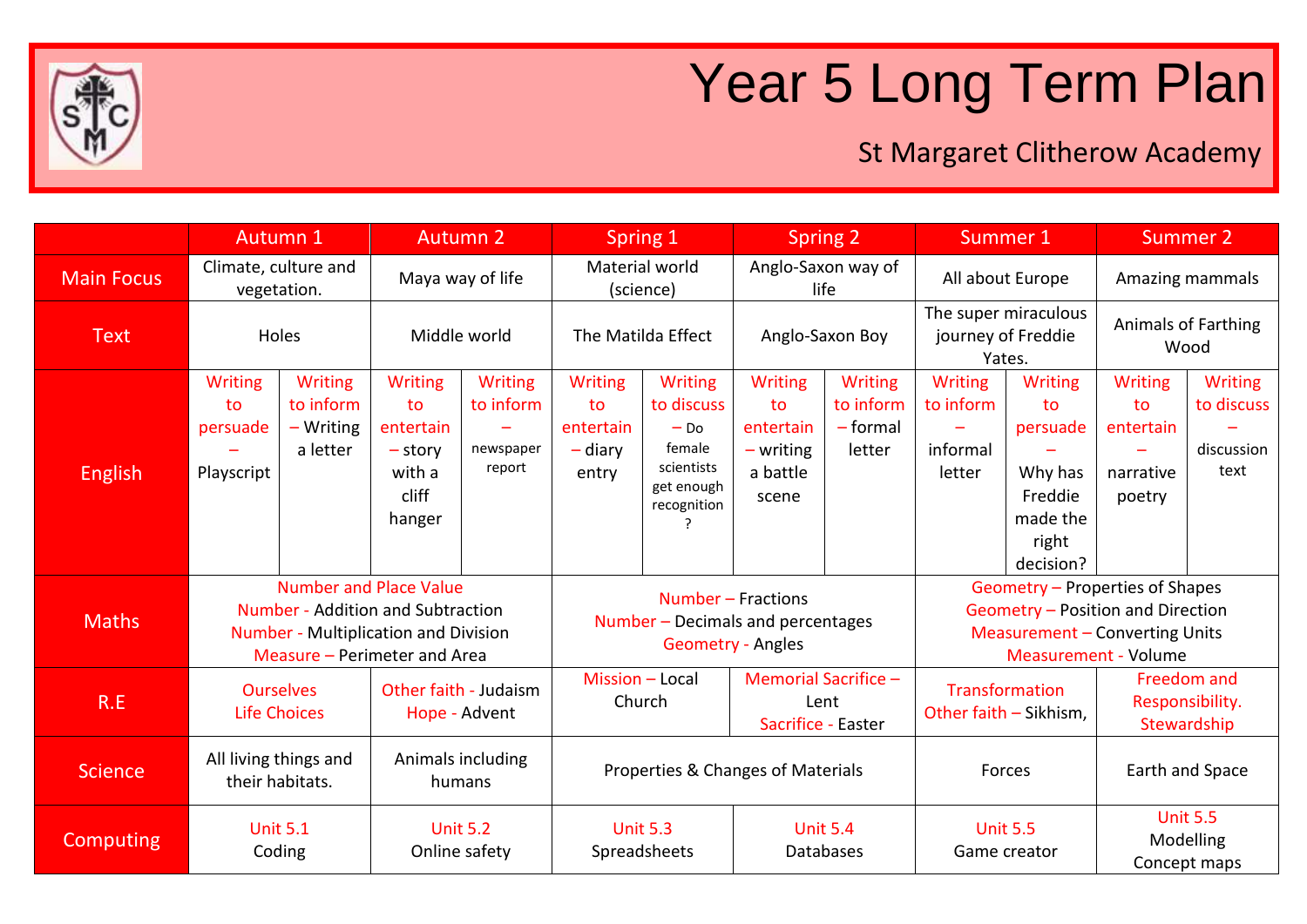| <b>History</b>                                      |                                                                                                                                                                                                                              | Maya Civilisation                                                                                |                                                                                                                                                                        | Anglo Saxons and<br>Scots                              |                                                                                                                                                                                                      | Vikings                                            |  |
|-----------------------------------------------------|------------------------------------------------------------------------------------------------------------------------------------------------------------------------------------------------------------------------------|--------------------------------------------------------------------------------------------------|------------------------------------------------------------------------------------------------------------------------------------------------------------------------|--------------------------------------------------------|------------------------------------------------------------------------------------------------------------------------------------------------------------------------------------------------------|----------------------------------------------------|--|
| Geography                                           | Nottingham and<br>North American<br>place comparison.                                                                                                                                                                        |                                                                                                  | <b>Polar Biomes</b>                                                                                                                                                    |                                                        | Europe                                                                                                                                                                                               |                                                    |  |
| <b>PE</b>                                           | Football                                                                                                                                                                                                                     | Hockey                                                                                           | Gymnastics                                                                                                                                                             | Dance                                                  | Athletics                                                                                                                                                                                            | Tennis                                             |  |
| <b>MFL</b>                                          | ¿Tienes Una<br>Mascota?<br>Do you have a pet?                                                                                                                                                                                | ¿Qué Fecha Es Hoy?<br>What is the date?                                                          | ¿ Qué tiempo hace?<br>What is The Weather Like?                                                                                                                        |                                                        | Los Romanos<br>The Romans                                                                                                                                                                            | Hábitats<br>Habitats (progressive)                 |  |
| <b>Art and Design</b>                               | Paintings by<br>Peter Hurd.                                                                                                                                                                                                  |                                                                                                  |                                                                                                                                                                        | Pastel Drawings-<br>Anglo-Saxon<br>chronicles          |                                                                                                                                                                                                      | Constable -<br>watercolour                         |  |
| Design and<br><b>Technology</b>                     |                                                                                                                                                                                                                              | <b>Making Mayan</b><br><b>Face Masks</b>                                                         | Making and testing<br>thermal conductors<br>and insulators                                                                                                             |                                                        | Triangulation and 3D<br>structures.                                                                                                                                                                  |                                                    |  |
| <b>Music</b>                                        | Livin on a prayer $-$<br>Rock music                                                                                                                                                                                          | classroom jazz - Jazz<br>and improvisation                                                       | Make you feel my<br>love - Pop ballads                                                                                                                                 | The Fresh prince of<br>Bel Air - Old School<br>Hip Hop | Dancing in the street<br>- Motown                                                                                                                                                                    | Reflect, rewind and<br>replay - Classical<br>music |  |
| <b>PSHE</b>                                         | <b>Balanced diets</b><br>Physical and mental health<br>$\overline{\phantom{a}}$<br>Media perceptions<br>$\qquad \qquad \blacksquare$<br>$\blacksquare$<br>variety of emotions<br>Learning independence and<br>responsibility | <b>Healthy lifestyles:</b><br>How to express and deal with a                                     | Keeping safe:<br>The risks of legal and illegal<br>substances<br>What to do in an emergency<br><b>Rights and responsibilities:</b><br>What are human rights?           | How to combat anti-social behaviour                    | <b>Rights and responsibilities:</b><br>Influences of peers and the media<br>What to do in an emergency<br>Understanding community<br>Money:<br>What is enterprise?<br>Understanding money management |                                                    |  |
| Preparation for<br>Life in Modern<br><b>Britain</b> |                                                                                                                                                                                                                              | Judaism - Respect and Tolerance<br>Class Contract - Rule of Law<br>SMC golden rule - Rule of Law | Internet Safety Day - Freedom and<br>Responsibility<br>Road Safety - Rule of Law<br>Chinese New Year - Respecting Other<br>Cultures<br>Celebrating female scientists - |                                                        | PSHE - Freedom and Responsibility<br><b>Democracy - School Council Elections</b><br>Individual Liberty - The choice to vote                                                                          |                                                    |  |